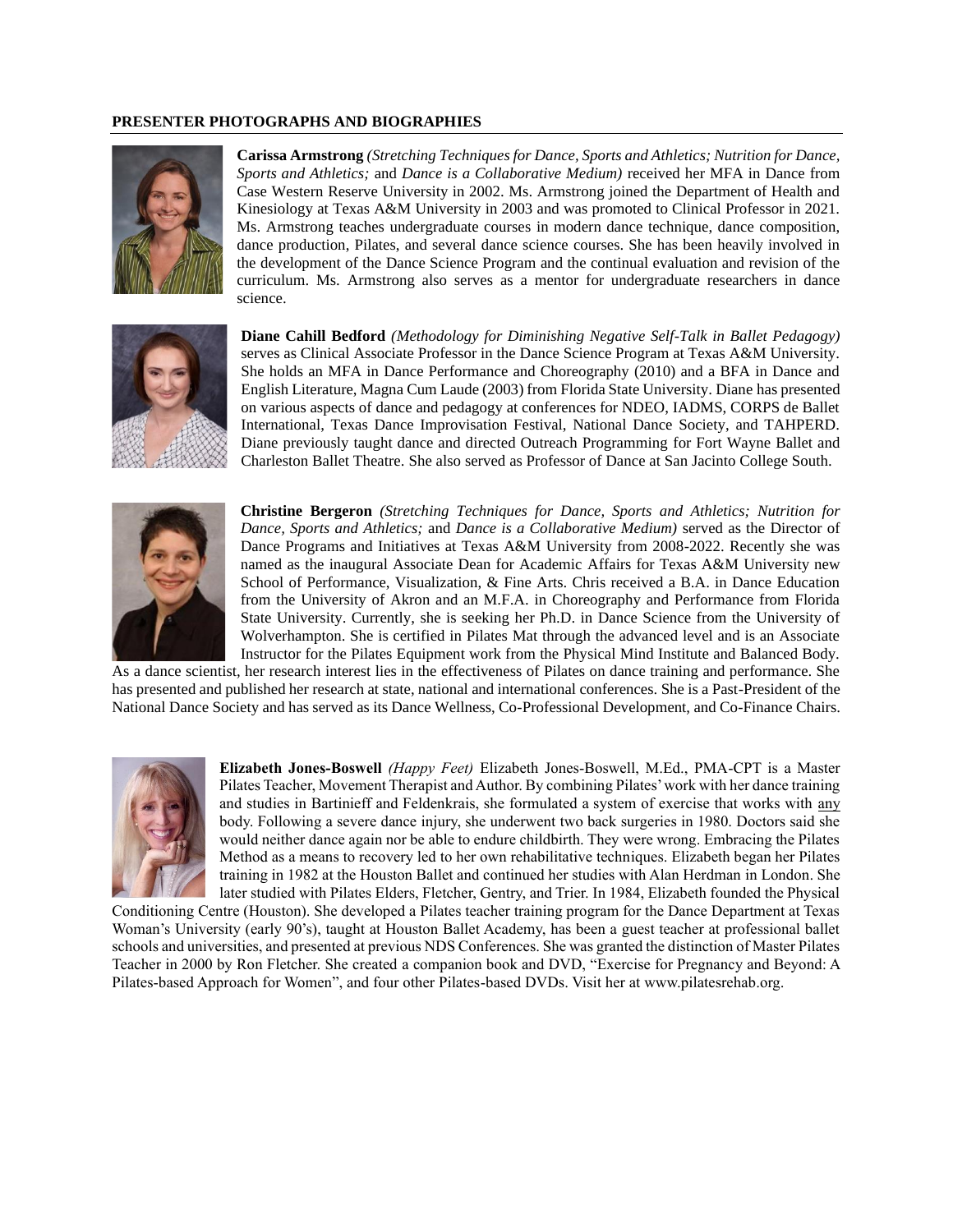

**Sam Boswell** *(Happy Feet)* Sam began practicing massage in 1989. In his first week of practice, he read "Myotherapy" (Bonnie Prudden) and began using the acupressure-like trigger point techniques. During that week, several clients remarked that they were pain-free for the first time in years. He was hooked. Among the courses that Sam has taken are St. John Neuromuscular Therapy, Myofascial Release, Craniosacral Therapy, Manual Lymph Drainage, Strain-Counterstrain, Kinesiotaping, Biovalent Systems Manual Therapy (Frank Lowen), Spinal Touch (for which he is a certified workshop instructor), Instrument Assisted Soft Tissue Mobilization,

Mulligan Concept courses, as well as private study of the Fascial Distortion Model. In Spokane, Sam was Program Director of Massage at Apollo College (now Carrington College) and implemented a 750-course program, while teaching students and overseeing several teachers. He is a member of the American Massage Therapy Association (AMTA), a massage therapy instructor (Texas), and a continuing education provider of massage therapy.



**Keisha Breaker (***Social Media Images that Attract)* is an award-winning professional dancer, choreographer, educator, and author with over 27 years of experience; she is currently utilizing her Bachelor's degree in dance from Texas Woman's University and her advanced training from the Alvin Ailey School of Dance in New York to educate and empower students through the medium of dance. She has combined her love of dance with her deep passion for poetry to reach youth through Jalia Movement Arts, where she holds classes throughout the Houston metroplex and beyond. She recently launched JMA Custom Apparel, featuring many stylish items dancers would love to wear.



**Christa Davis** (*A Dream Hastened. . .* and *Leadership Academy Graduation*) has been dancing all her life. Her background includes performance, choreography, and dance instruction at K-Collegiate levels in studio, community, public school, and university settings. Following her Ph.D. at the University of Idaho, she was privileged to present research on KRUMP with at-risk youth and kinesthetic instruction (BLISS) at state, regional, national, and international conferences, and developed KRUMP curriculum. Dr. Davis is presently a professor of Kinesiology and Health at LCSC, in Lewiston, Idaho. She integrates dance with kinesthetic learning for future Movement Science practitioners and conducts research on KRUMP, Cultural

Competence, and Functional Fitness.



**Roxanne Claire** *(Body Awareness - Mindfulness Through Movement)* is a dance teacher, choreographer, and performer. Originally trained in classical ballet (R.A.D.), she studied contemporary dance in Paris with Jean Gaudin, Ruth Barnes, and Pierre Doussaint. Her work has been shown in Houston, San Francisco, and Geneva, Switzerland. She has been teaching in Houston for over 25 years. Claire was awarded a Diverseworks residency for choreography, she has also received a Texas Filmmaker's Grant, funded by the National Endowment for the Arts. She incorporates a number of mediums-video, dance writing, photography, and performance as

she explores grief, loss and memory.



**Ronelle Jock Eddings (***Teacher Talk . . .* and *Implementing a High-Quality Dance Education Program in Public Schools)* began dance lessons at the age of 4. Thus began her love of movement and performance. Ronelle continued studying dance first in a private studio and later in middle school and high school. Dance became the focus of her career pathway. Ronelle earned her Bachelor of Fine Arts in Dance Education and Master of Secondary Education with Dance Emphasis from Arizona State University and began teaching dance in public schools. Along the way she danced professionally with The Movement Source, Inc., NOVA Dancing

Company, and then co-founded and co-directed Elledanceworks Dance Company for 20 years with Michele Hanlon. Career highlights include the National Dance Society K-12 Dance Educator of the Year 2021, Texas Dance Education Association Dance Educator of the Year 2019, Texas Association of Health, Physical Education, Recreation and Dance (TAHPERD) Dance Educator of the Year 2015, and The Dance Council of North Texas Larry White Award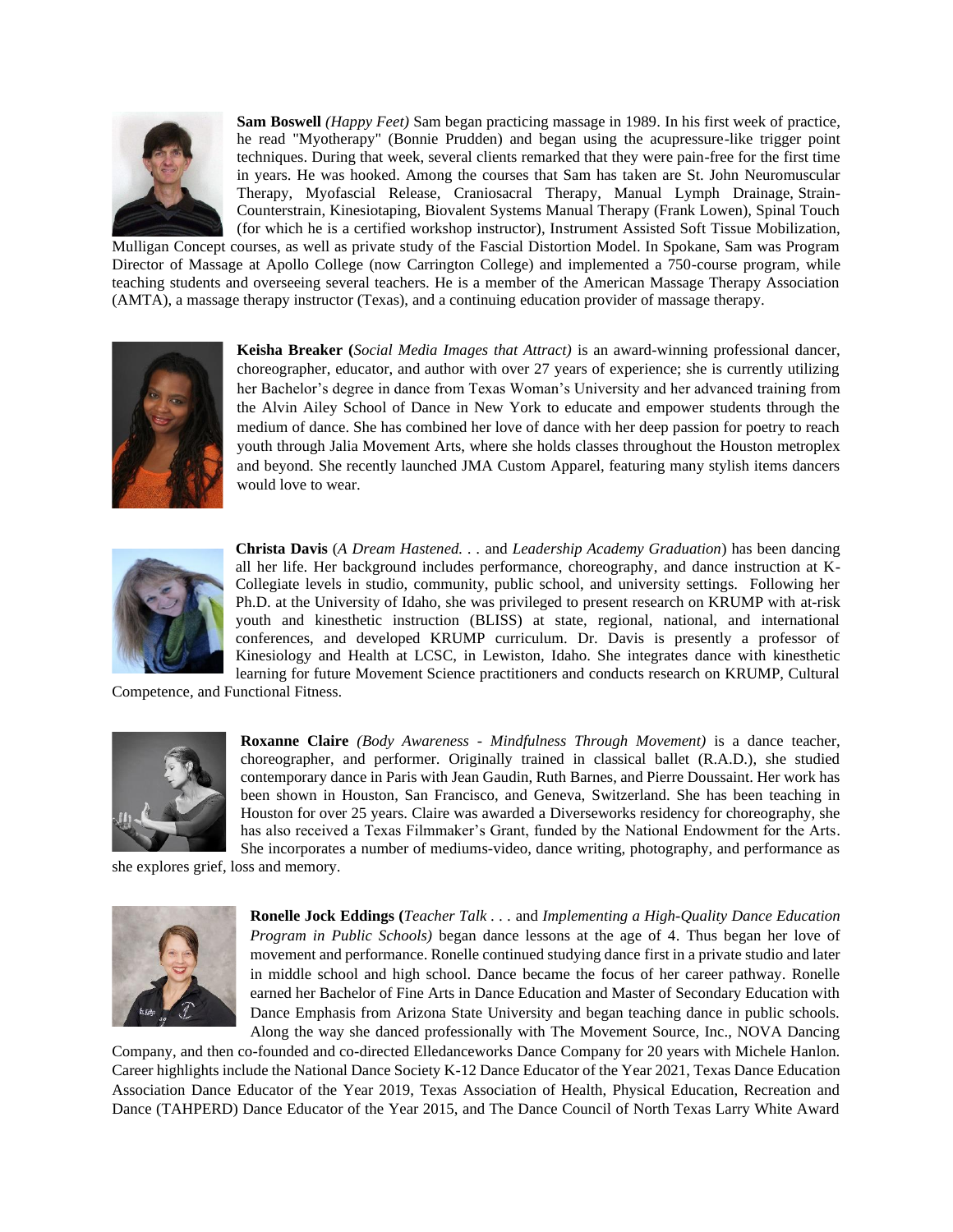for Dance Education 2015. Ronelle currently is one of two Directors of Dance at Creekview High School in Carrollton, TX and is the Fine Arts Department Manager.



**Melissa Enge** (*The Transformative Power of Social Dancing*) teaches social ballroom dancing (swing, waltz, Latin, etc.) at the University of Texas at Austin. She is the co-author of *Cross-Step Waltz: A Dancer's Guide*, with Richard Powers and Nick Enge. Melissa and Nick are the curators of the online Library of Dance, home to over 1,700 demo videos of social dance variations and an annotated bibliography of over 6,500 historical dance manuals, and the founders of the University of Dance, an online learning platform where students can learn social dancing by virtually dancing with Melissa and Nick.



**Nick Enge** *(The Transformative Power of Social Dancing)* teaches social ballroom dancing (swing, waltz, Latin, etc.) at the University of Texas at Austin. He is the co-author of *Waltzing: A Manual for Dancing and Living*, and *Cross-Step Waltz: A Dancer's Guide*, with Richard Powers and Melissa Enge. Nick and Melissa are the curators of the online Library of Dance, home to over 1,700 demo videos of social dance variations and an annotated bibliography of over 6,500 historical dance manuals, and the founders of the University of Dance, an online learning platform where students can learn social dancing by virtually dancing with Nick and Melissa.



**Whitley Green** (*Approaching Ballet Like Dunham and Fanga!: Welcome to Sierera Leon*) is a dance educator, teacher, and performing artist. Whitley is Middle School Dance Director for the Dallas Independent School District and serves as Adjunct Faculty in the Dance & Theater Department at The University of North Texas in Denton. She has been invited to present at dance conferences, high school, and college programs as both a guest artist and choreographer. Her training and experience include The Institute for Dunham Technique; The University of North Texas; New York University; Texas Woman's University; Dance Place in Washington, DC;

Dance The Yard in Martha's Vineyard, MA; Peridance & Cumbe African and Diaspora Dance Center in New York City; and Bandan Koro African Drum & Dance Ensemble in Dallas, TX. She has also had the opportunity to perform both locally and abroad (The National Theater- Kampala,Uganda; Frederick Lowe Theater-NYC; & Radio City Hall). Whitley is also an event/portrait passionate about photographer and videographer.



*Tarin Hampton (A Dream Hastened . . . and Leadership Academy Graduation)* is currently a Professor at Norfolk State University, where she has served as the Department Chair for three years in the Department of Health, Physical Education and Exercise Science. Tarin is a two-time recipient of the prestigious Fulbright-Hayes Seminar abroad, including Morocco and Tunisia in North Africa and Ghana in West Africa. Each Seminar was for 6 weeks. She was invited on Sabbatical to the University of Cape Coast in the Central Region of Ghana, as a Senior Lecturer, where she was instrumental in assisting the Department of Music to start the Dance Major, that

evolved into the Department of Music and Dance, in the Faculty of Arts. She is the current President of the National Dance Society (NDS) and the Director of the Dance Council for the International Alliance for Health, Physical Education, Dance and Sports (IAHPEDS).



**Barbara Hernandez**, PHD, RMCHES, CDE (*Simple and Practical Guidelines for Writing and Publishing Dance Research)* is Professor Emeritus at Lamar University, Texas. Barbara is a Lifetime Certified Dance Teacher, Certified Dance Educator, and Retired Master Certified Health Education Specialist. Dr. Hernandez was Executive Director for the National Dance Association, received eight national dance awards and is a Research Consortium National Fellow. She was founder, artistic director, and member of the *Alexandria Civic Ballet* and the *NSU Dance Repertory Company*. Barbara choreographed and danced for *USO Concert Shows,* choreographed thirty dance productions, and danced in the movie "Steel Magnolias". She authored seventeen

dance publications, gave twenty-five presentations, and secured ten grants.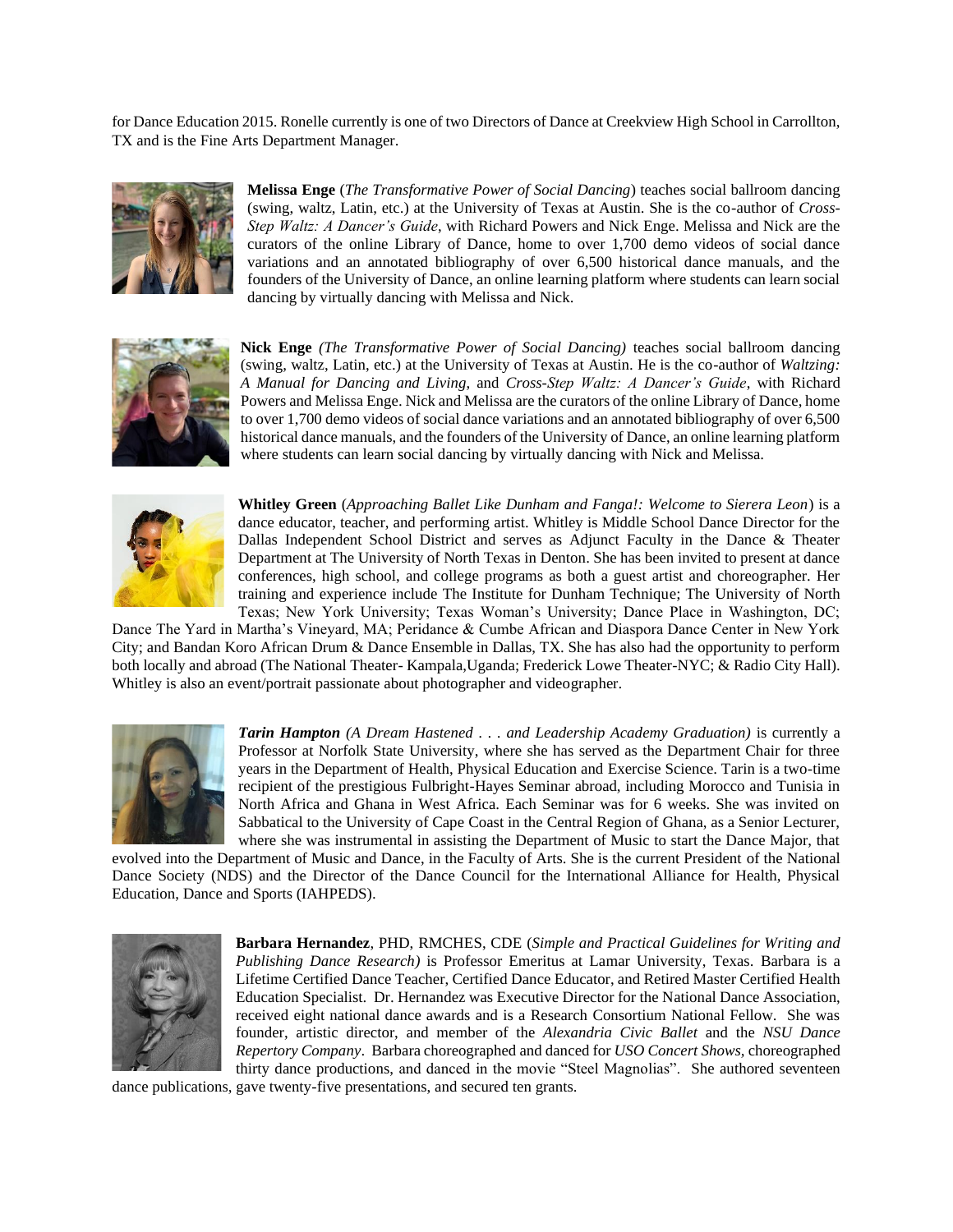

**Vanessa Jackson (***Find Your Creative Voice in Writing: NDS Journal Pop-ups)* is an international award-winning artist-educator with a EdD (K-12 Educational Leadership), MFA (Dance), and MA (Distance Education). Her touring credits include Cuba, Korea, West Africa, and Brazil. The core of her research investigates dispositions of urban public-school fine arts educators through a lens of empathy and equity cultural responsiveness. As a social equity consultant for major arts organizations, her focus dismantles racial and gender injustices and

disparities, and illusions and images that impact the Black Dancing Body. Her most recent artistic undertaking, *Daring Artists Making Noise (DAMN Dance), Women Speaking from the Soul*, discovered untold stories of sexual abuse against women of color. Vanessa holds a leadership role with The Higher Education Arts Education Taskforce for Arts Education in Maryland Schools, The National Dance Society, HBCU Black Dance, and Pierians Foundation, Inc. She is an Associate Professor of Dance at Coppin State University where she teaches dance and somatic movement. Vanessa is also Founder of Mindful Living 4 Life- a mindful living lifestyle coaching practice for artists, administrators, and athletes [https://www.mindfulliving4life.com/.](about:blank)



**Chely Jones** (*Developing Personal Expression by Applying Improvisational Movement Practices to Street Dance Forms)* is a dance educator and dance artist from Bells, TX. Jones is well known as a choreographer and instructor for Danceline Productions. She is a traveling freelance choreographer for studios and dance teams throughout Texas. She has set work on teams from Houston, Austin, and San Antonio, TX. She is currently an adjunct at Texas Woman's University in Denton, Texas, a substitute teacher for Denton ISD, and co-director for a semi-pro dance team (Chosen) in Rockwall, TX. Jones's research is focused on hip-hop and

street dance forms in the context of the commercial industry and concert stage. Her work, Paradox, was showcased and selected for the 2021 American College Dance Association Inaugural Screendance Festival Gala.



**Gayle Kassing** *(Teacher Talk: A Forum for Dance Educators, Administrators, and Parents)* performed professionally in ballet, modern dance, and musical theater. She has a BFA, MA, PhD, and a MAT. She has taught dance in higher education, public schools, dance studios, and regional ballet companies. She is the lead author of *Teaching Beginning Ballet Technique* and *Dance Teaching Methods and Curriculum Design.* She is the author of *Interactive Beginning Ballet, History of Dance, Beginning Ballet*, and *Discovering Dance*. Dr. Kassing was an acquisitions editor at Human Kinetics. She is the award recipient of the 2010 National Dance Association Scholar/Artist, and the 2016-2017 National Dance Society Scholar.



**Gladys Keeton** (*Teacher Talk . . . and Discovering how Emotional Movement Responses Shape Self Identity and Expression; Fostering Creativity, Critical Thinking and Technique through an Integrated Dance Curriculum for PreK-Grade 5*) is Professor Emeritus of Dance and currently adjunct professor.at Texas Woman's University. Her dance education contributions have been made through leadership in state, regional, and national organizations, serving as president for both the National Dance Society (NDS) and the National Dance Association. Gladys served as chair of the NDS's *National Dance Education Standards Framework* and has been involved in dance education certification in Texas. She was director

of the TWU Repertory Dance Theatre that toured Brazil and founder, artistic director, and performer with the TWU International Dance Company. Gladys was the 2021 NDS Legacy Award recipient.



**Stephanie Laranjeira** (*Implementing a High-Quality Dance Education Program in Public Schools)* holds a Bachelor of Science in Dance Education and a minor in General Business from Stephen F. Austin State University. She has performed professionally with Dimensions Contemporary Ballet, a company located in East Texas as well as Full Circle Dance, a Modern dance company based in North Dallas. Stephanie has been a choreographer, instructor, and adjudicator for 7 years and has presented works across the DFW area, as well as New York City.

She has been one of the Artistic Directors of the Newman Smith High School Dance Department since 2016 and is currently instructing dance levels 2, 3, and 4, as well as directing Gallery in Motion Dance Company.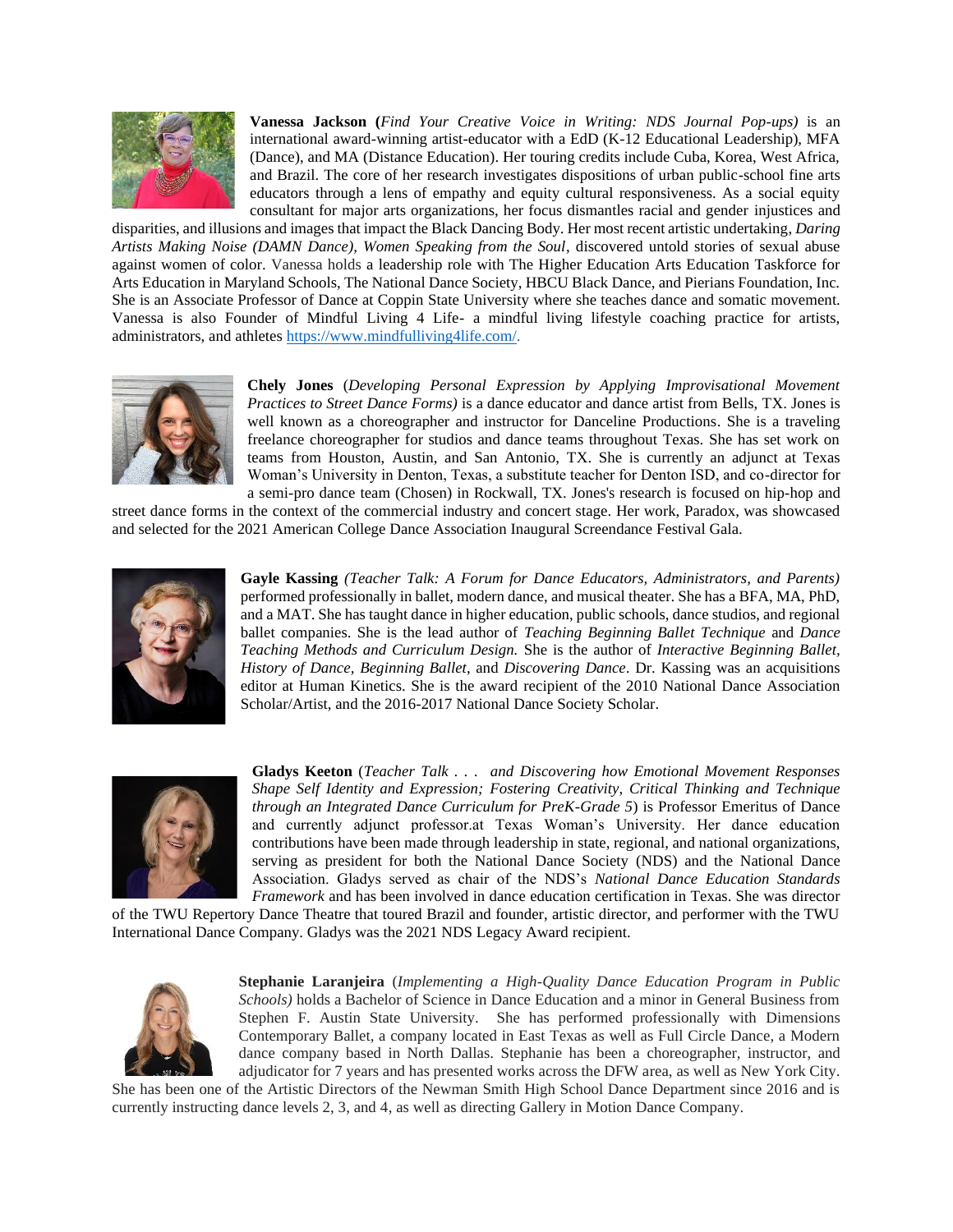

**Danielle Laurion** *LMHP, BC-DMT, GLCMA (Creating Inclusive Learning Environments for Dance and Delta Eta Pi Meet and Greet)* is a dancer, educator, dance/movement therapist, curriculum writer, and choreographer in Omaha, Nebraska. She graduated from Columbia College Chicago with a MA in Dance/Movement Therapy and a graduate-level certificate in Laban Movement Analysis. Her undergraduate degrees are in Dance and Secondary English Education from the University of Wisconsin—Stevens Point. Currently, Danielle leads the dance

program at Omaha South Magnet High School and serves as adjunct faculty at the University of Nebraska—Omaha. In addition, she directs *Reach for It*, a movement group for older adults and people with Parkinson's, and *The Moving Company*, a modern dance company. Danielle writes dance curriculum and standards for the Omaha Public Schools, the State of Nebraska, and NDS, and co-chairs the student council for NDS.



**Mary Ann Laverty** (*Implementing Social and Emotional Learning into Dance Education*) is currently a dance specialist for Virginia Beach Gifted Dance Education Program and has a strong interest in world dance forms. Prior to her current appointment, she was Director of Dance at Woodside High School and Assistant Professor at Hampton University where she also directed the Community Children's Dance Program. Dr. Laverty received her Ph.D. from New York University where she managed the Kaleidoscope Dances for Children and performed with Washington Square Repertory Dance Company. Her research is based on Charles H. Williams and the Hampton University Dance Group, 1934-1948.



**Lisa O'Dear Lewis** (*Appalachian Flatfoot Porch Dancing*) is originally, from North Carolina, Dr. Lewis started her professional dance training under master teachers, Mallory Graham, and Danny Hoctor. She later studied in NYC under the legendary jazz teacher Frank Hatchett and tap professional Maurice Hines at Hines-Hatchett studio (currently Broadway Dance Center). Dr. Lewis developed online tap dance components for tap beginners while instructing tap dance at Middle Tennessee State University, which developed into a book; "Beginning Tap Dance" published by Human Kinetics. Dr. Lewis has presented nationally and internationally, and her area of study is Dance and Mental health. She is currently a Full Professor in the Health and Human

Performance department at Austin Peay State University in Clarksville, Tennessee.



**Bede Leyendecker (***The Art of Castanets (Castañuelas/Palillos),* a native of Laredo, Texas, taught dance in higher education for thirty two years in her home town. After retirement, she and a group of former students formed Almas Gitanas Danza Española, a  $501(c)(3)$  organization that is dedicated to the preservation, promotion and performance of the dances of Spain. The dancers seek to preserve the beauty of the choreographic works by notable artists that they worked with over the years and to educate the general public about this beautiful art. She now serves as Almas Gitanas Danza Española's artistic and executive director.



**Jenée Marquis** (*Advocating for Youth Dance: Results from the Dance Physical Activity Question on the YRBS; Movement Foundations and Combinations in American Cabaret Style Belly Dance; and NDS Leadership Academy Graduation*) began her career in higher education by joining the Towson University PETE program in 2020. Her dual roles as Clinical Faculty and Internship Coordinator have provided her with the opportunity to improve and refine internship experiences, edTPA preparation, and intern mentoring within the program. She is also the faculty advisor for the PETE Majors Club, serves on the SHAPE Maryland Board, and is on the leadership team of the National Dance Society. Prior to Towson, Jenée taught middle school health and physical

education, coached cheerleading, and served as athletics director in Georgia and South Carolina.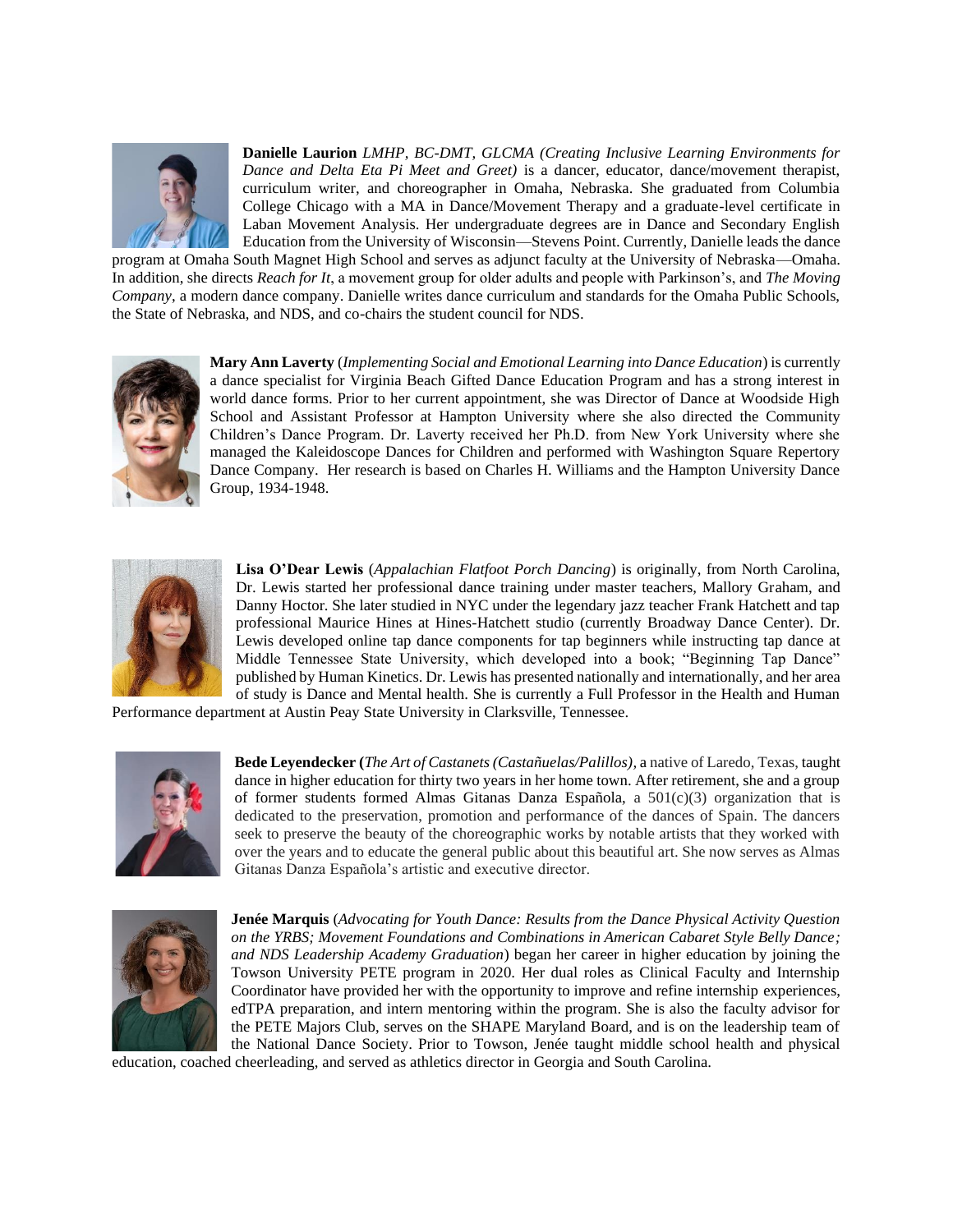

**Dr. Tyler Nolting** (*Advocating for Youth Dance: Results from the Dance Physical Activity Question on the YRBS*) is an assistant professor of public health at Austin Peay State University with nearly 15 years of public health teaching experience at the university level. He earned all three of his university degrees through Indiana University's School of Public Health-Bloomington: a B.S. in Kinesiology; an MPH; and a Ph.D. in Health Behavior. Dr. Nolting is also a Master-Certified Health Education Specialist®. His current research focuses on mixed methodology, health equity, men's health, and health communication. Dr. Nolting enjoys

spending time with family, songwriting, sports, and reading.



**Alexander Pandiscio** (*Developing Healthy Hip Articulation in Ballet Dancers)* has taught ballet to dancers of all ages in the Houston area since 2004. His unique background in kinesiology and sports medicine has made him a sought-out teacher, especially for dancers recovering from injury, young students going en pointe, adult students, and advanced dancers preparing for competition. Alex began studying ballet at Ballet Workshop of New England, and later studied on full scholarship at American Ballet Theater, Royal Danish Ballet, and San Francisco Ballet Schools. Mr. Pandiscio danced with the Massachusetts Youth Ballet, San Francisco Ballet, and Houston

Ballet. As a member of Houston Ballet (2003-2010) he danced featured roles in renown ballets. In 2007, Mr. Pandiscio joined the teaching staff at Uptown Dance Centre in Houston, TX, and later became the company's Ballet Master and Company Manager. Alex graduated summa cum laude from Rice University with a BA in Kinesiology (Sports Medicine) and a minor in Business. While at Rice, he was the recipient of the Brotzen Award, a fellowship that enabled him to spend a summer in Vienna, Austria studying ballet kinesiology with master teacher Judith Reyn-Stroux. After graduating college, he completed the year-long Teacher Training Program at Canada's National Ballet School, where he taught in all levels of the Professional Ballet Program. Following his return to Houston, Mr. Pandiscio joined the faculty at Houston Ballet Academy, teaching extensively throughout the Lower School, Boys Program, and Adult Program, and serving as a liaison between artistic staff and the body conditioning staff. In 2019, he opened the Bayou City Ballet School, realizing a decades-long dream of creating a professional ballet training program in a small school setting.



**Elisa De La Rosa** *(TEX-MEX Contemporary Fusion)* is a native of the Rio Grande Valley (TX), Latinx dance artist, choreographer, educator, performer, and founding artistic director of *De La Rosa Dance Company*. De La Rosa, assistant professor of dance at Texas Woman's University, is the artistic director of the TWU Dance *International Dance Company*, and teaches contemporary and cultural dance techniques, choreography, theories of teaching, improvisation, dance composition, performance, and supervises student dance teachers. Prior to teaching at TWU, she was a dance educator for 14 years in middle and high school in Texas dance programs.

She was selected as an Aldine INSPIRE speaker, and teacher of the year for her campus, and was selected as an Aldine ISD's top three secondary teacher of the year district finalist in 2018. In 2017, her students in Aldine ISD were selected to perform at The National Dance Education Organization National Conference in San Antonio, TX. De La Rosa holds a BA in Dance with Secondary Teacher Certification from TWU and a MFA in Dance from Montclair State University.



**Lacreacia Sanders (***Hip-Hop Groove Party*; *Teacher Talk . . .* and *Living Rooms to Ballrooms, Sock Hops to TikTok: Personal History in Pedagogy)* is an Associate Professor of Dance at Tarrant County College Northwest Campus. She holds an MFA from Texas Woman's University and a BESS from Texas State University. She is director of the Mosaic Dance Project community engagement company. With her philosophy of using multiple genres of dance to reach diverse populations, she enjoys guest teaching and choreography with schools, studios, and community organizations. Her honors include the Chancellor's Award for Exemplary Teaching, TAHPERD

Dance Educator of the Year, and the NDS Master Dance Educator of the Year. Lacreacia has served as a Fort Worth Arts Council Grants Panelist, VP for Dance of TAHPERD, and board member with NDS.